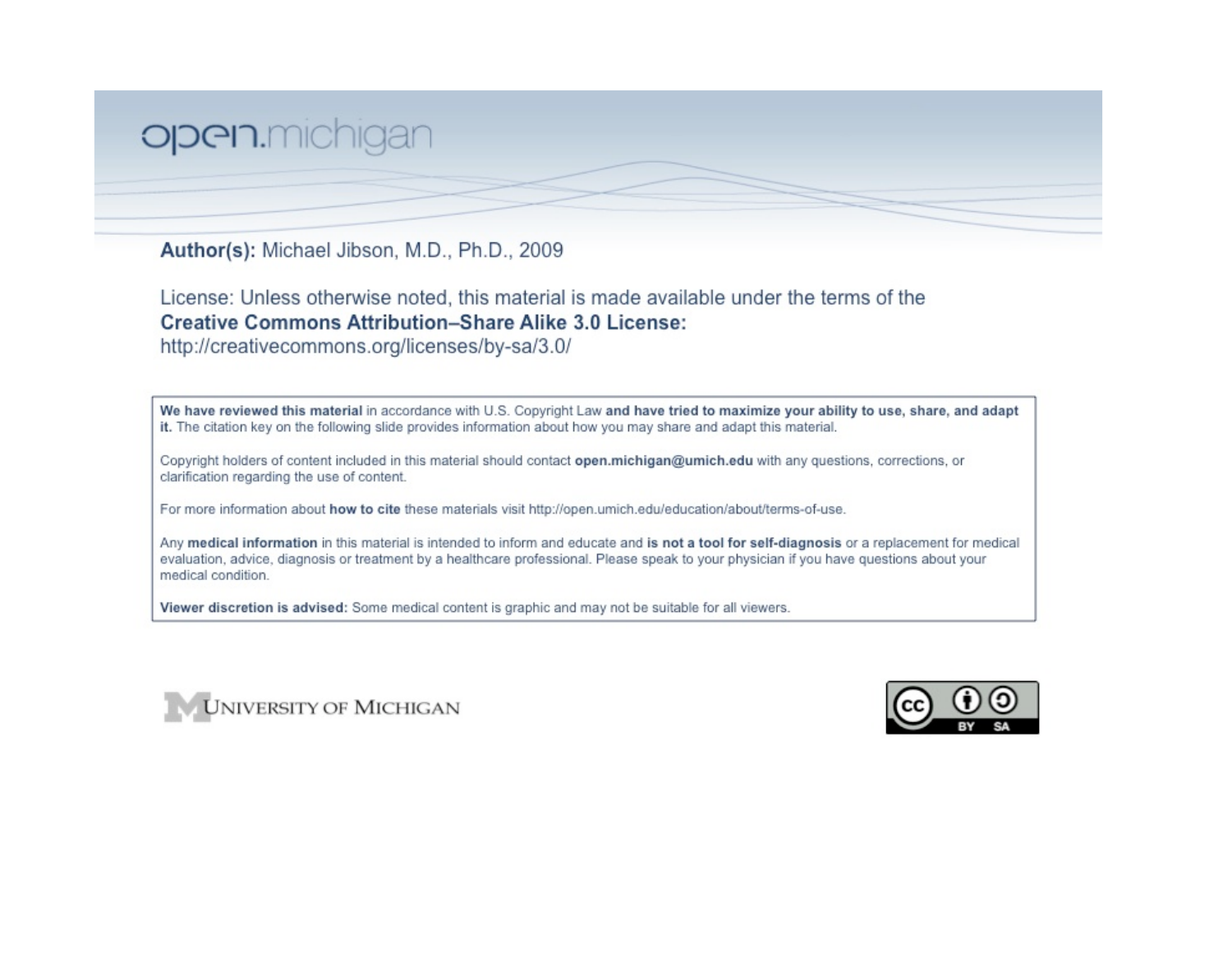## **Schizophrenia and Other Psychotic Disorders**

- I. Psychosis: Significant impairment in reality testing, as evidenced by hallucinations, delusions, thought disorganization, or grossly disorganized behavior
	- A. Hallucination False sensory perception.
		- 1. Auditory 4. Olfactory 5. Gustatory 2. Visual 3. Tactile
	- B. Delusion False belief that is based on incorrect inference about external reality, firmly held despite obvious evidence to the contrary, and not sanctioned by the individual's culture or group
		- 1. Persecutory belief that one is being malevolently treated in some way
		- 2. Referential neutral occurrences are seen as directed toward oneself
		- 3. Religious delusional beliefs of a spiritual or religious nature
		- 4. Control thoughts, feelings, or body feel controlled or manipulated
		- 5. Grandiose inflated sense of worth, power, accomplishment, etc.
		- 6. Somatic belief that one's body is defective, has been changed, or is diseased
		- 7. Jealous belief that one's sexual partner is unfaithful
		- 8. Erotomanic belief that another (often famous) person is in love with one
	- C. Disorganized Thoughts or Behavior Meaningless or chaotic speech, loose associations, bizarre behavior, poorly directed behavior, catatonia

## II. Schizophrenia

- A. Historical Background
	- 1. Kraepelin Dementia Praecox (*Dementia Praecox and Paraphrenia,* 1896)
	- 2. Bleuler's "Four A's" (*Dementia Praecox; or, the Group of Schizophrenias*, 1911)
		-
		- b. Loose associations d. Ambivalence
	- 3. Schneider's "First-Rank Symptoms" (1950's)
		-
		- b. More than one voice arguing or f. Thought broadcasting
		- c. Voices commenting on the patient's h. Made volition activities i. Somatic passivity
		-
- a. Autism c. Affective disturbance
	-
- a. Audible thoughts e. Thought withdrawal
	-
	- discussing the patient g. Made feelings/Made impulses
		-
		-
- d. Thought insertion i. Delusional perception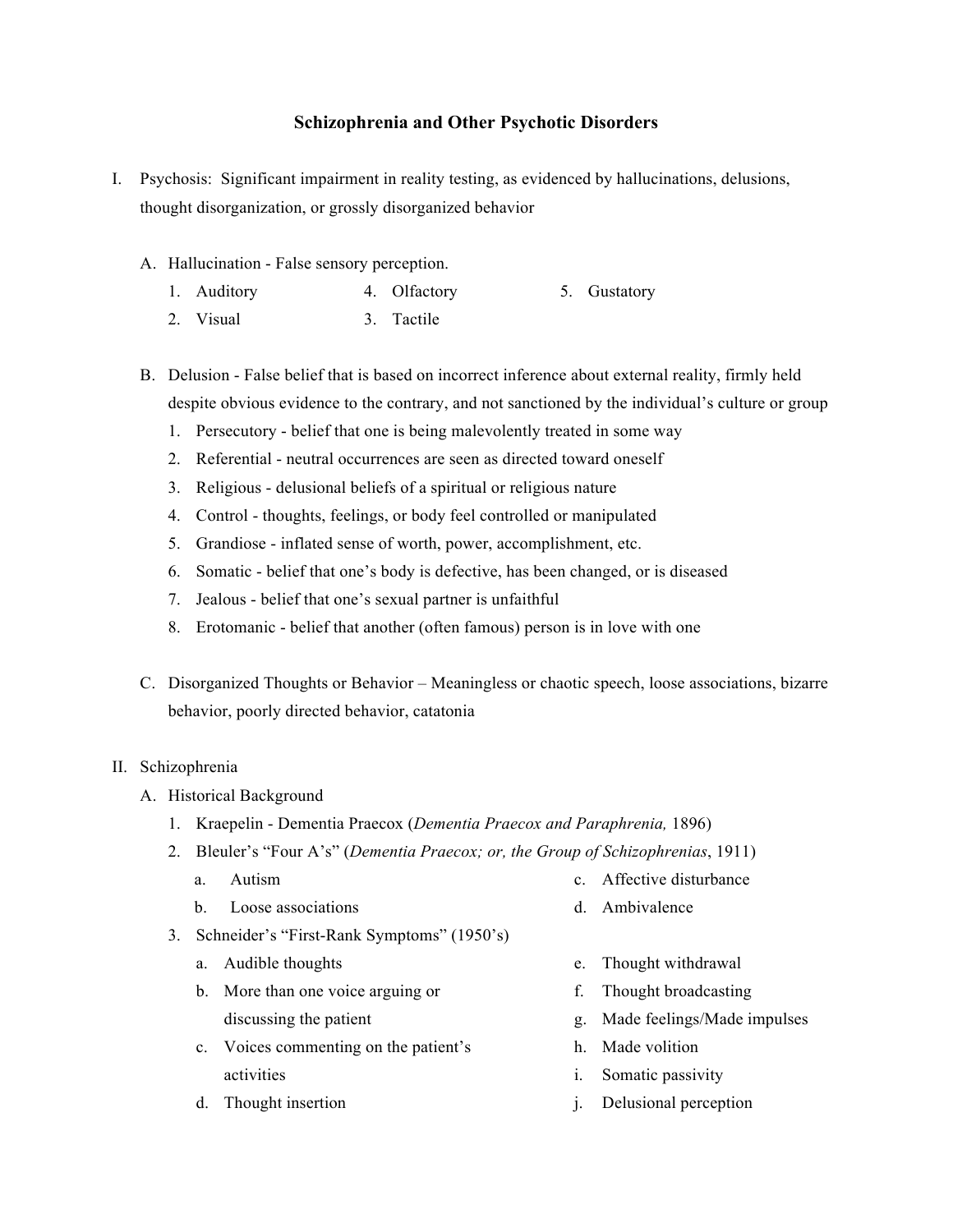- 4. DSM-III (1980)
	- a. Active psychosis
	- b. Functional deterioration
- B. DSM-IV Diagnostic Criteria
	- **A. At least two psychotic symptoms for one month**
	- **B. Social or occupational dysfunction**
	- **C. Six month duration of symptoms**
	- D. Schizoaffective and major mood disorders have been excluded
	- E. Substance abuse and medical conditions have been excluded
	- F. Not due to a pervasive developmental disorder (e.g. autism)

#### **Diagnostic Criteria for Schizophrenia (DSM-IV)**

- A. **Characteristic symptoms:** Two (or more) of the following, each present for a significant portion of time during a 1-month period (or less if successfully treated):
	- (1) delusions
	- (2) hallucinations
	- (3) disorganized speech (e.g., frequent derailment or incoherence)
	- (4) grossly disorganized or catatonic behavior
	- (5) negative symptoms, i.e., affective flattening, alogia, or avolition
- B. **Social/occupational dysfunction:** For a significant portion of the time since the onset of the disturbance, one or more major areas of functioning such as work, interpersonal relations, or self-care are markedly below the level achieved prior to the onset (or when the onset is in childhood or adolescence, failure to achieve expected level of interpersonal, academic, or occupational achievement).
- C. **Duration:** Continuous signs of the disturbance persist for at least 6 months. This 6-month period must include at least 1 month of symptoms (or less if successfully treated) that meet Criterion A (i.e., active-phase symptoms) and may include periods of

prodromal or residual symptoms. During these prodromal or residual periods, the signs of the disturbance may be manifested by only negative symptoms or two or more symptoms listed in Criterion A present in an attenuated form (e.g., odd beliefs, unusual perceptual experiences).

- D. **Schizoaffective and Mood Disorder exclusion:** Schizoaffective Disorder and Mood Disorder With Psychotic Features have been ruled out because either (1) no Major Depressive, Manic, or Mixed Episodes have occurred concurrently with the active-phase symptoms; or (2) if mood episodes have occurred during activephase symptoms, their total duration has been brief relative to the duration of the active and residual periods.
- E. **Substance/general medical condition exclusion:** The disturbance is not due to the direct physiological effects of a substance (e.g., a drug of abuse, a medication) or a general medical condition.
- F. **Relationship to a Pervasive Developmental Disorder:** If there is a history of Autistic Disorder or another Pervasive Developmental Disorder, the additional diagnosis of Schizophrenia is made only if prominent delusions or hallucinations are also present for at least a month (or less if successfully treated).

**8** PD-INEL Source Undetermined

- C. Subtype Definition and Hierarchy
	- 1. Paranoid type
		- a. Preoccupation with one or more delusions or frequent auditory hallucinations
		- b. No prominent disorganized speech, disorganized or catatonic behavior, or flat or inappropriate affect
	- 2. Disorganized type
		- a. Prominent disorganized speech, disorganized behavior, *and* flat or inappropriate affect
	- 3. Catatonic type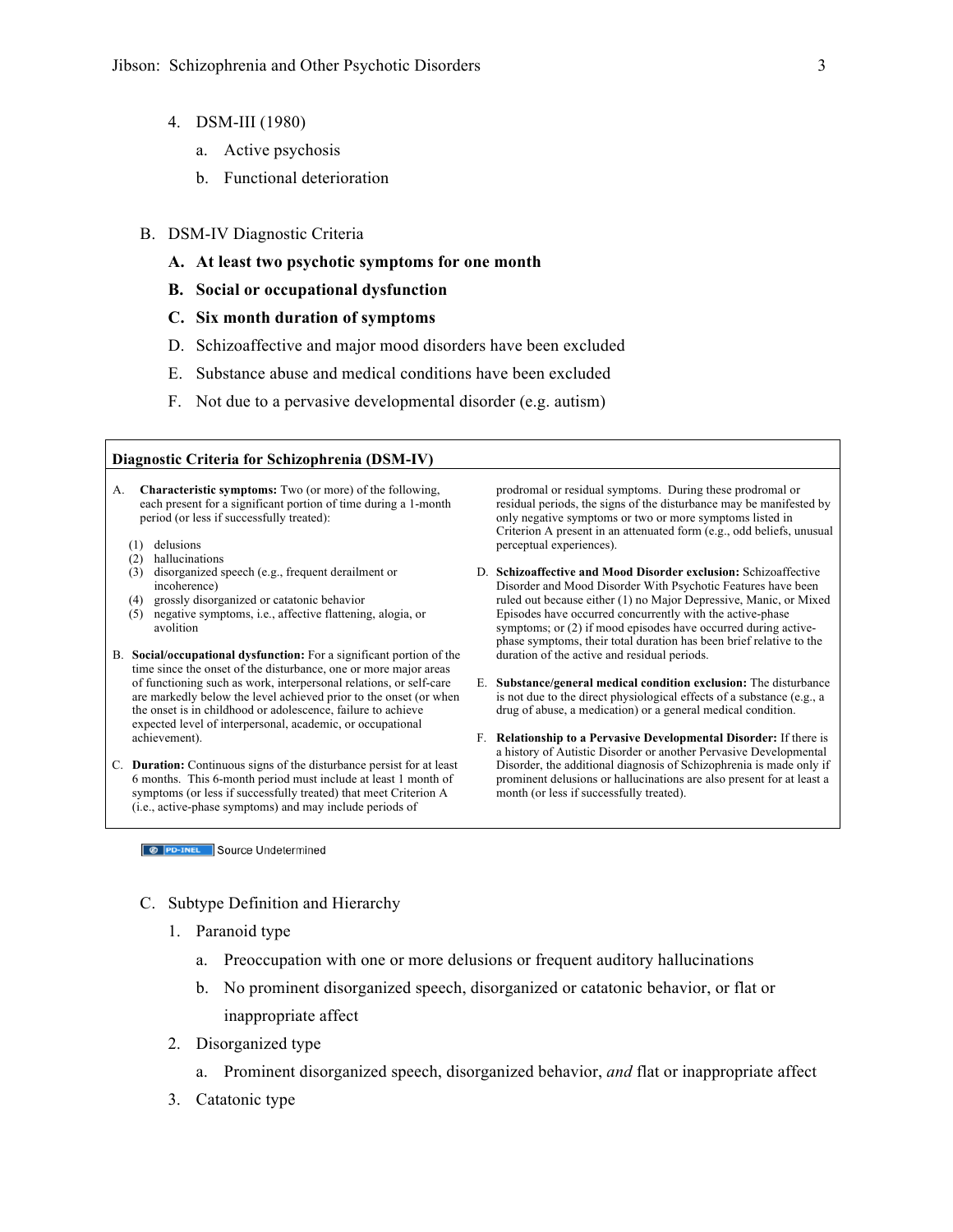- a. Motoric immobility, catalepsy (waxy flexibility) or stupor
- b. Excessive, purposeless motor activity
- c. Extreme negativism (motiveless resistance to instructions) or mutism
- d. Peculiarities of voluntary movement or posture, stereotyped movements, prominent mannerisms, or prominent grimacing
- e. Echolalia (echoing words) or echopraxia (mimicking gestures)
- 4. Undifferentiated type no one type of symptom predominates
- 5. Residual type
	- a. Absence of prominent delusions, hallucinations, disorganized speech, and grossly disorganized or catatonic behavior
	- b. Continuing evidence of disturbance (negative symptoms, attenuated psychotic symptoms, odd beliefs, unusual perceptual experiences)
- D. Symptom Descriptions
	- 1. Positive symptoms
		- a. Delusions
		- b. Hallucinations
		- c. Thought disorganization
	- 2. Negative symptoms
		- a. Blunted affect decreased facial expression, vocal inflection, eye contact, and expressive gestures
		- b. Alogia reduced amount of speech, reduced content of ideas, thought blocking, long latency
		- c. Avolition/Apathy poor grooming and hygiene, impersistence at school or work, low energy
		- d. Anhedonia/Asociality loss of recreational interests, decreased sexual activity, absence of intimacy and personal relationships
		- e. Inattention socially uninvolved, "spacey," poor cognitive function
	- 3. Cognitive impairment
		- a. Memory
		- b. Executive function
		- c. Language
		- d. Attention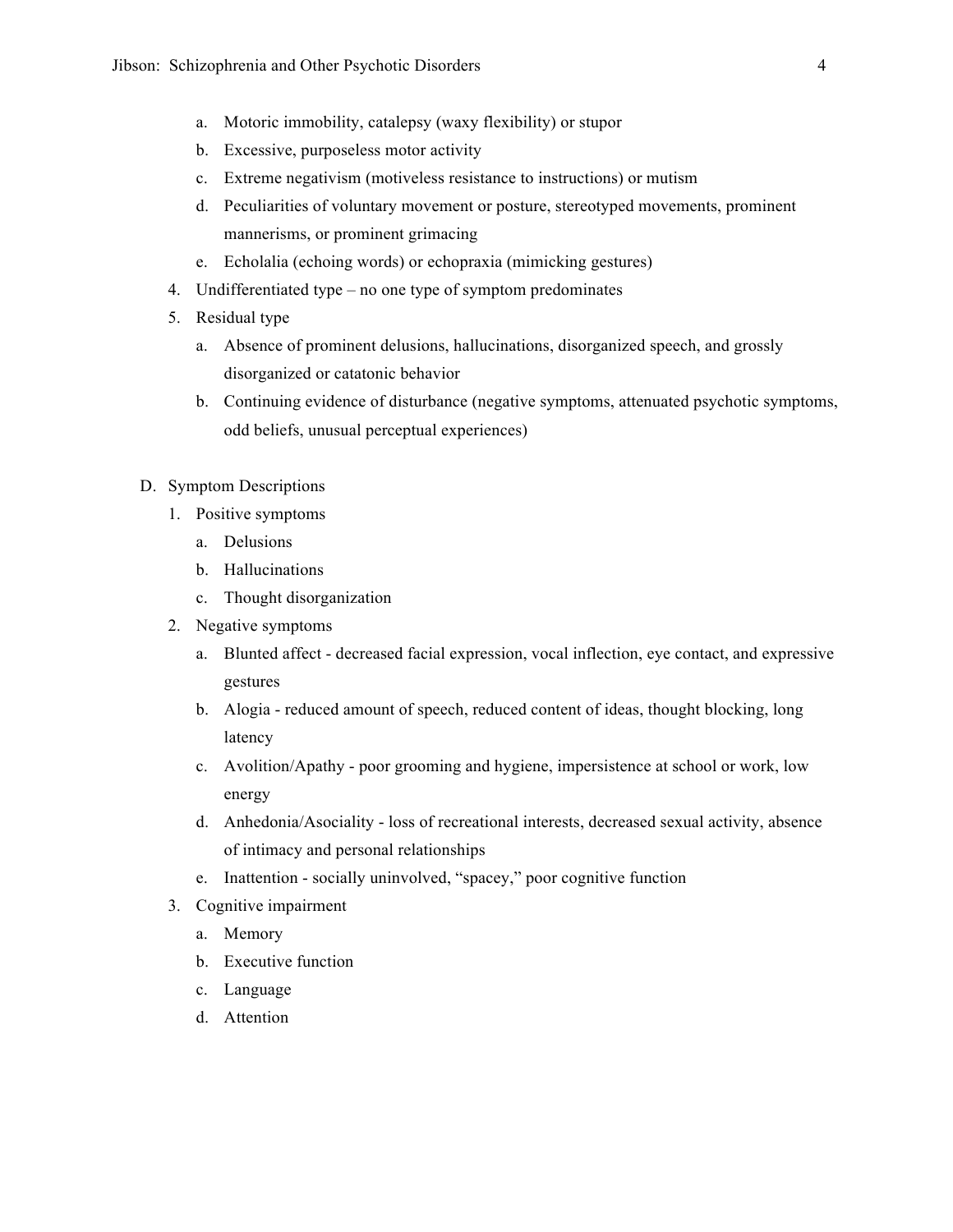- E. Onset, Course, and Complications
	- 1. Age and circumstances of onset
		- a. Prodromal symptoms may be present from birth or may precede psychosis by months or years.
			- i. Poor social adjustment; few friends
			- ii. Poor school and work performance; low IQ
			- iii. Negative symptoms
			- iv. Peculiarities of thought or behavior
		- b. Peak age of onset for men is 17-30, and for women is 20-40.
		- c. Good and bad prognostic features:

| <b>Prognostic Features in Schizophrenia</b> |  |  |
|---------------------------------------------|--|--|
|                                             |  |  |

## **Good Prognosis Poor Prognosis**

| <b>OUGHT LOCHUSHS</b>                         | T AAT T LACTLAND                             |  |  |
|-----------------------------------------------|----------------------------------------------|--|--|
| Later onset                                   | Early onset                                  |  |  |
| Obvious precipitating factors                 | No precipitating factors                     |  |  |
| Acute onset                                   | Insidious onset                              |  |  |
| Good premorbid social and work history        | Poor premorbid social and work history       |  |  |
| Preponderant positive symptoms                | Preponderant negative symptoms               |  |  |
| Depressive symptoms                           | Absence of depressive symptoms               |  |  |
| Preservation of adequate affective expression | Blunted or inappropriate affect              |  |  |
| Paranoid or catatonic features                | Undifferentiated or disorganized features    |  |  |
| Variable course                               | Chronic course                               |  |  |
| Absence of neuropsychological impairment      | Presence of neuropsychological impairment    |  |  |
| Absence of structural brain abnormalities     | Presence of structural brain abnormalities   |  |  |
| Good social support systems                   | Poor social support systems                  |  |  |
| Early adequate treatment                      | No treatment or delayed/inadequate treatment |  |  |

**C** PD-INEL Source Undetermined

#### 2. Prognosis

- a. 10% of patients recover completely
- b. 75% of untreated patients relapse within 1 year
- c. 20% of patients treated with antipsychotics relapse within 1 year
- d. 30% of patients do not respond to standard antipsychotics
- e. 10-15% of patients respond only to clozapine

#### 3. Clinical Course

- a. Prodromal symptoms typically predate the diagnosis by months or years.
- b. Positive symptoms tend to occur episodically acute episodes are the most common cause of hospitalization, and respond well to antipsychotic medication.
- c. Negative symptoms tend to be chronic and progressive, are correlated with social and occupational deterioration, and respond poorly to treatment.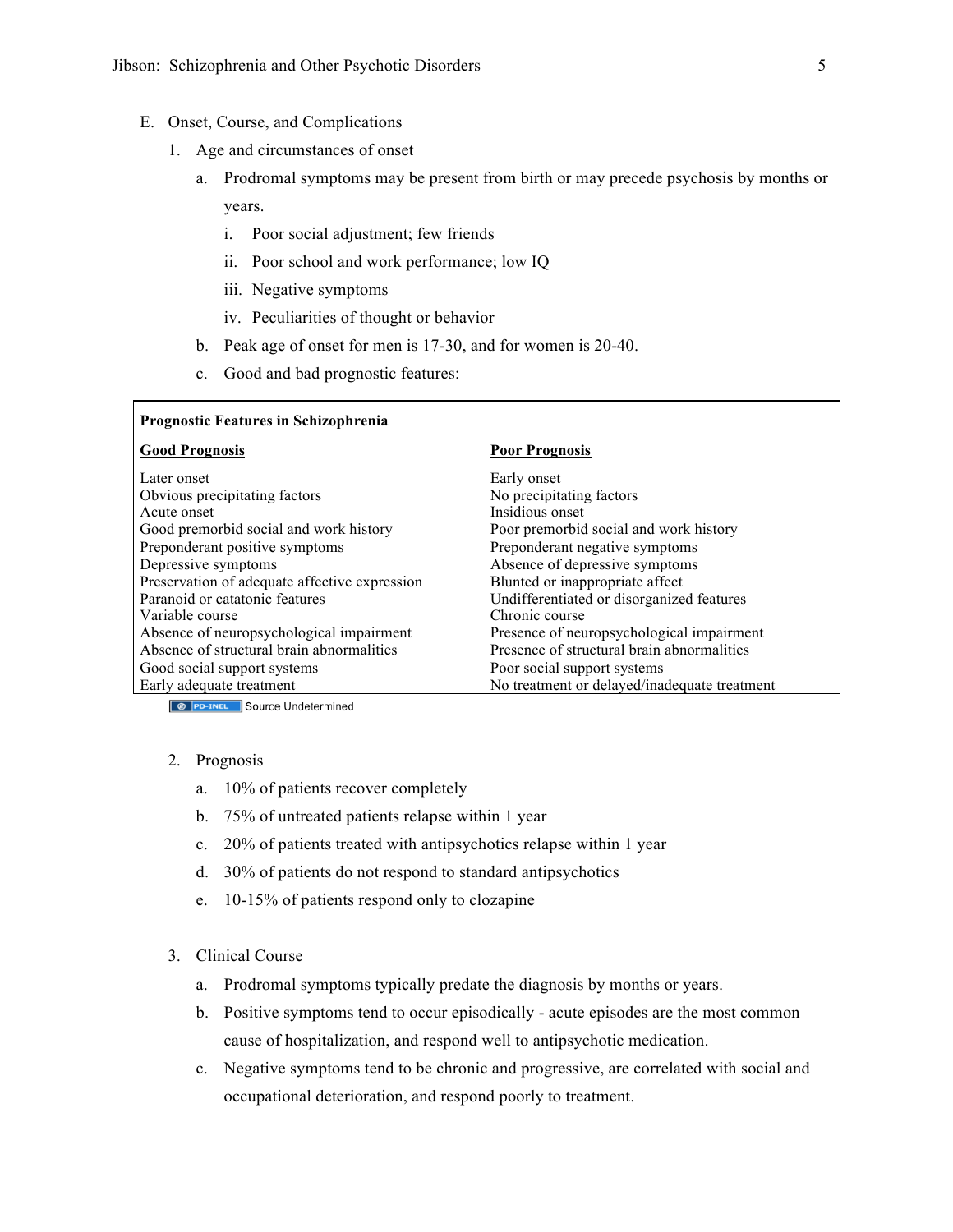

d. Residual symptoms tend to remain even when other symptoms are well controlled.

- 4. Complications
	- 1. Suicide  $-5-10\%$  of deaths
	- 2. Depression occurs in 50% of cases, often after an acute episode
	- 3. Homelessness 30-35% of homeless
	- 4. Crime: 4-fold increase in acts of violence compared with the general population. These patients are more frequently victims of both violent and nonviolent crimes.
	- 5. Substance abuse

## F. Epidemiology

- 1. Prevalence and social distribution
	- a. The lifetime risk of schizophrenia is 1% in all populations
	- b. Annual incidence is 15-20 per 100,000
	- c. Over-representation of lower socioeconomic groups is probably the result of downward drift
- 2. Genetic factors
	- a. 10% risk to first-degree relatives
	- b. 50% risk to monozygotic twins
	- c. No specific genetic linkage has been demonstrated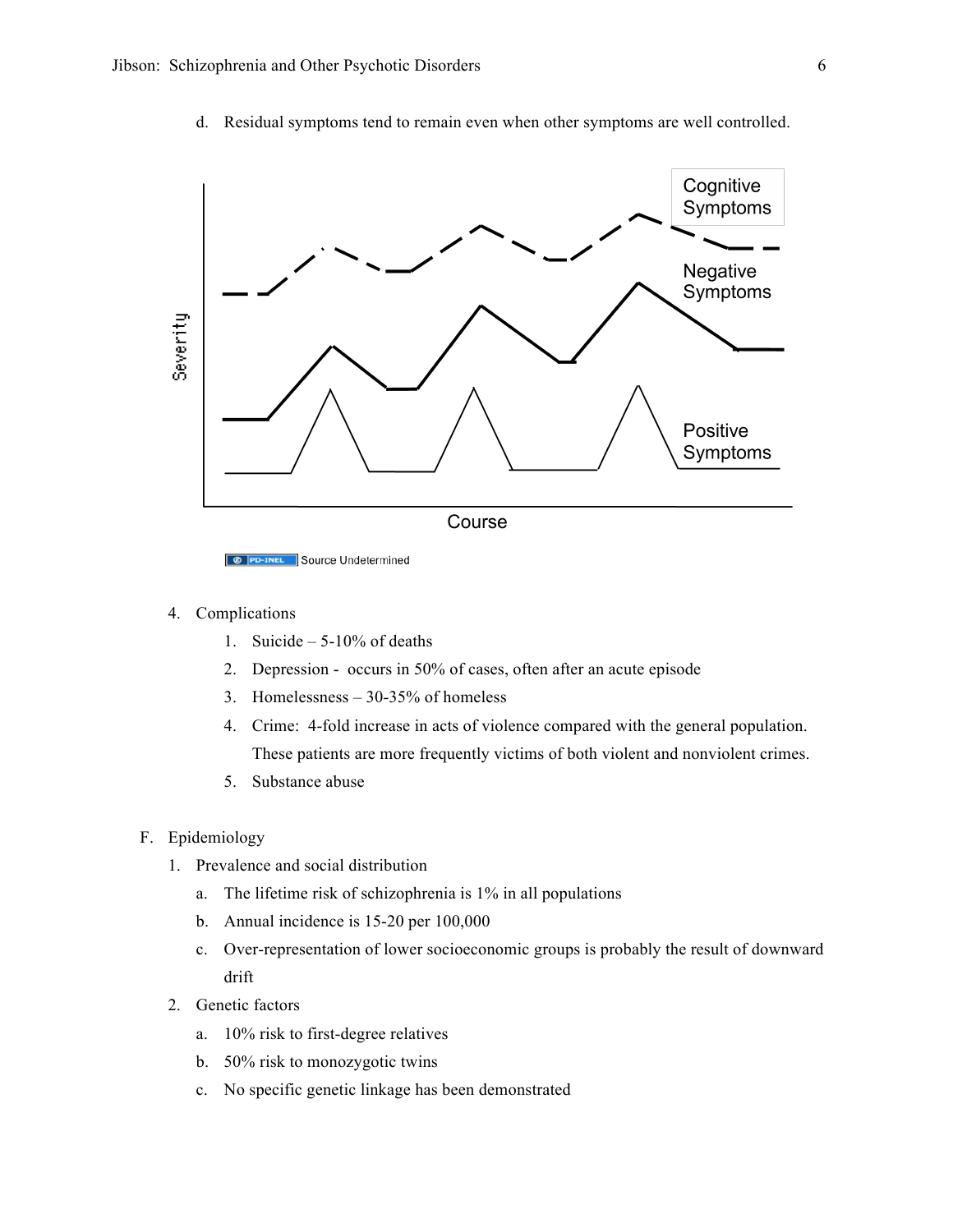d. Multiple genes are probably involved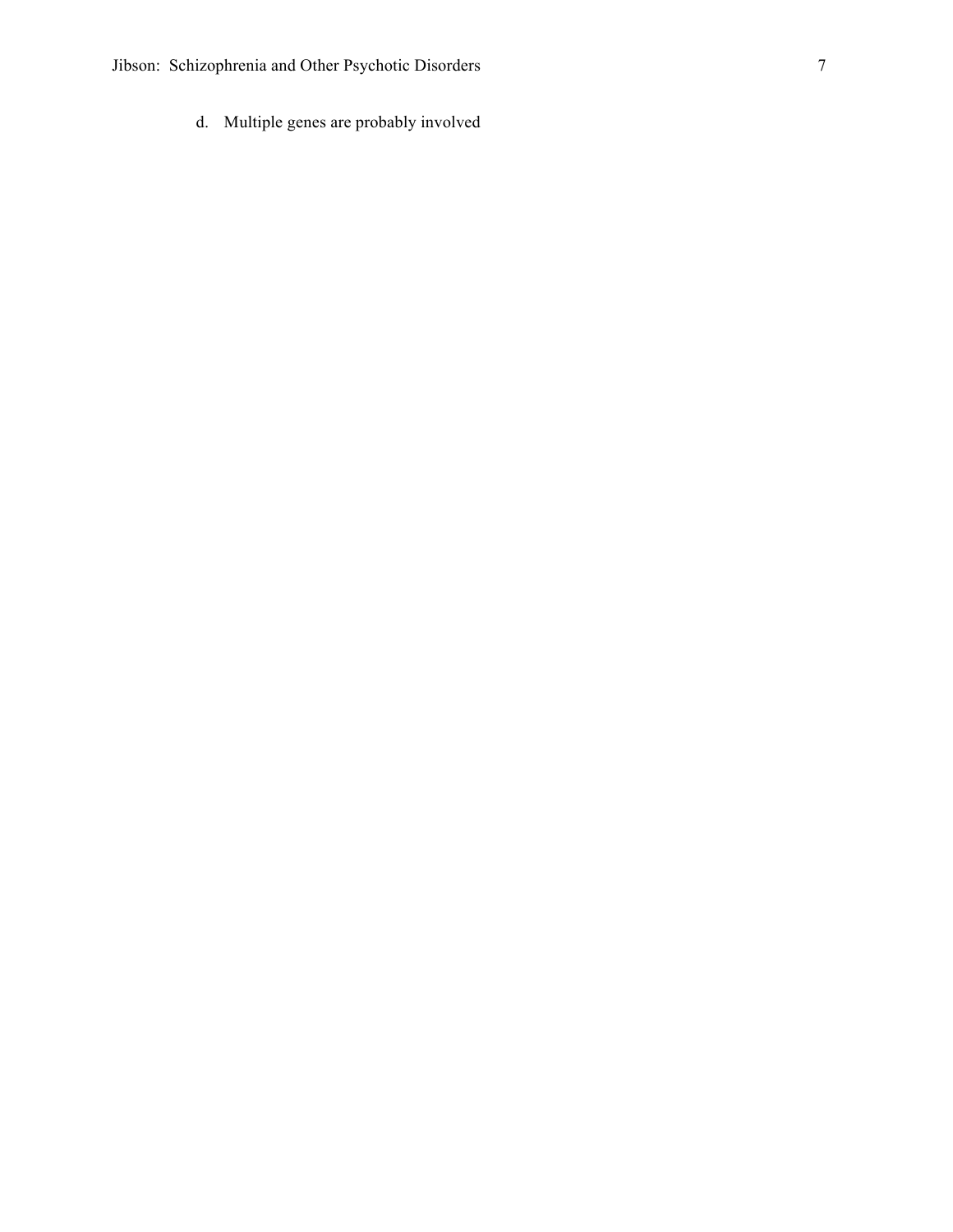- 3. Prenatal and perinatal complications
	- a. In utero and perinatal infection
		- i. 2nd trimester viral infections
		- ii. Winter births
	- b. Toxic exposure
	- c. Perinatal anoxia
- 4. Multi-hit Hypothesis A combination of genetic vulnerability and environmental insults is required to develop the disorder
- G. Pathophysiology The cause of schizophrenia is unclear, but the following are considered to have a role
	- 1. Dopamine hypothesis

Image of dopaminergic tracts removed

- a. Major dopamine pathways
- 1. Nigrostriatal tract (Extrapyramidal pathway) begins in the substantia nigra and ends in the caudate nucleus and putamen of the basal ganglia.
- 2. Mesolimbic tract Originates in the midbrain tegmentum and innervates the nucleus accumbens and adjacent limbic structures.
- 3. Mesocortical tract Originates in the midbrain tegmentum and innervates anterior cortical areas.
- 4. Tuberoinfundibular tract Projects from the arcuate and periventricular nuclei of the hypothalamus to the pituitary.
	- b. Evidence for involvement
		- i. Increased dopamine

receptors at autopsy

- ii. Dopamine agonists and re-uptake blockers worsen psychosis
- iii. All effective neuroleptics block post-synaptic dopamine actions
- iv. Good responders to neuroleptics have progressive decrease in plasma HVA (dopamine metabolite), while poor responders do not
- c. Model for dopamine involvement
	- i. Increased subcortical dopamine activity
	- ii. Decreased prefrontal dopamine activity
- 2. Structural correlates
	- a. Increased ventricle-to-brain ratio
		- i. Most frequently replicated finding in schizophrenia research
		- ii. Not associated with any specific brain structure or pathway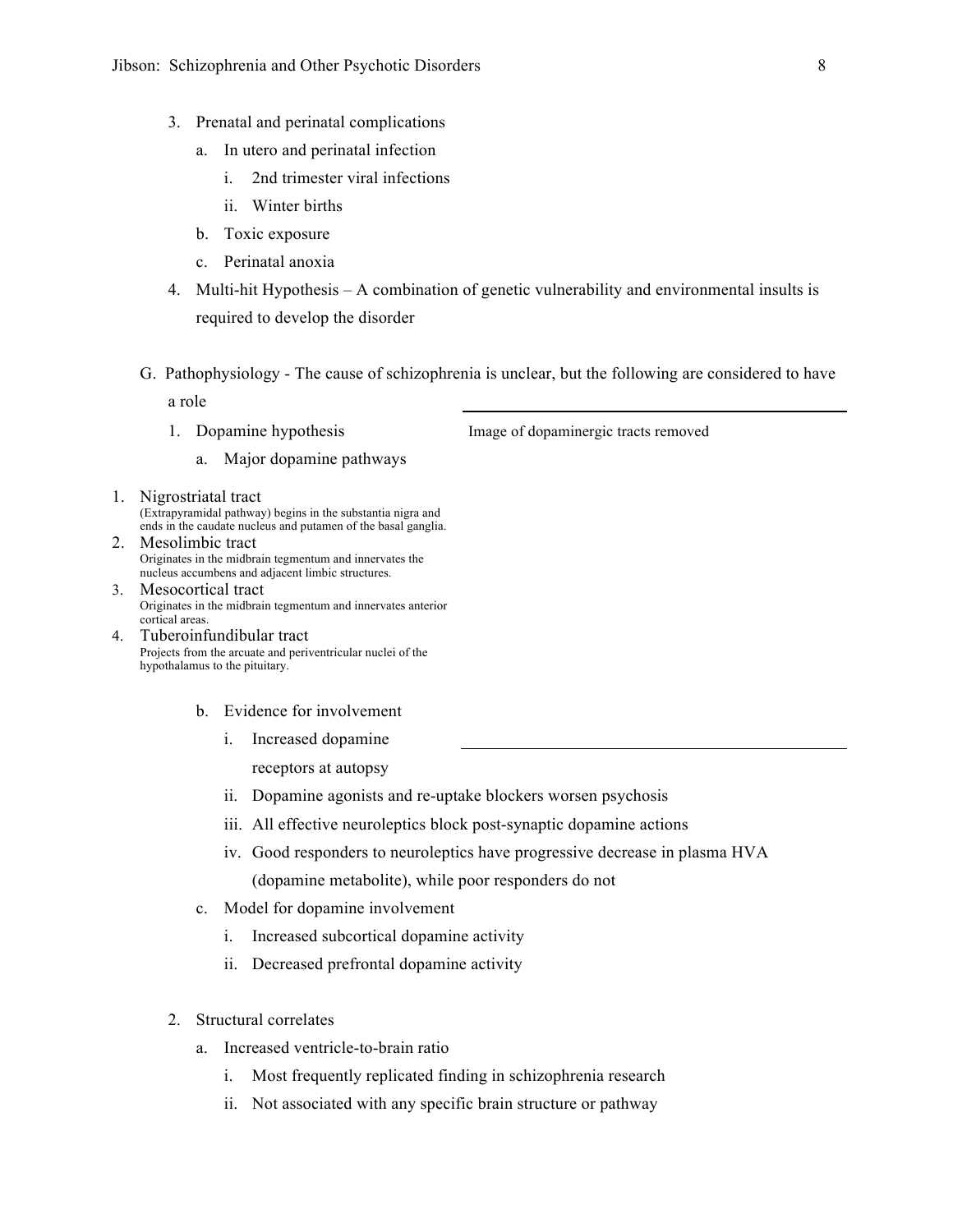- 3. Other hypotheses
	- a. Alterations in glutamate neurotransmission involving the NMDA receptor
	- b. Aberrant GABA neurotransmission in the dorsolateral prefrontal cortex

#### H. Treatment

- 1. Psychopharmacology Antipsychotic medications
	- a. Conventional antipsychotics (neuroleptics) 70% of patients respond
	- b. Atypical antipsychotics (risperidone, olanzapine, quetiapine, ziprasidone, aripiprazole)
		- i. First-line drugs of choice 70% of patients respond
		- ii. Clozapine is effective in 35-50% of patients who do not respond to other antipsychotics (80-85% of all patients)
- 2. Psychosocial interventions
	- a. Case Management essential for other interventions to be effective
		- i. Finances
		- ii. Housing
		- iii. Social support network
	- b. Social skills training
	- c. Vocational rehabilitation
	- d. Family psychoeducation especially for families with high levels of "expressed emotion"
	- e. Supportive psychotherapy

#### III. Mood Disorders

- A. Manic Episode (see "Mood Disorder" notes from 10/28/08)
	- 1. Psychosis
		- a. Occurs in  $\sim 80\%$  of manic episodes (lifetime risk is about  $1\%$ )
		- b. Often mood congruent (e.g., grandiose delusions), but may be indistinguishable from psychotic symptoms of schizophrenia or other disorders
		- c. May include catatonia
		- d. Insight tends to be good between episodes, but very poor during the episodes
	- 2. Treatment
		- a. Antipsychotics for acute episodes
		- b. Mood stabilizers for acute episodes and prophylaxis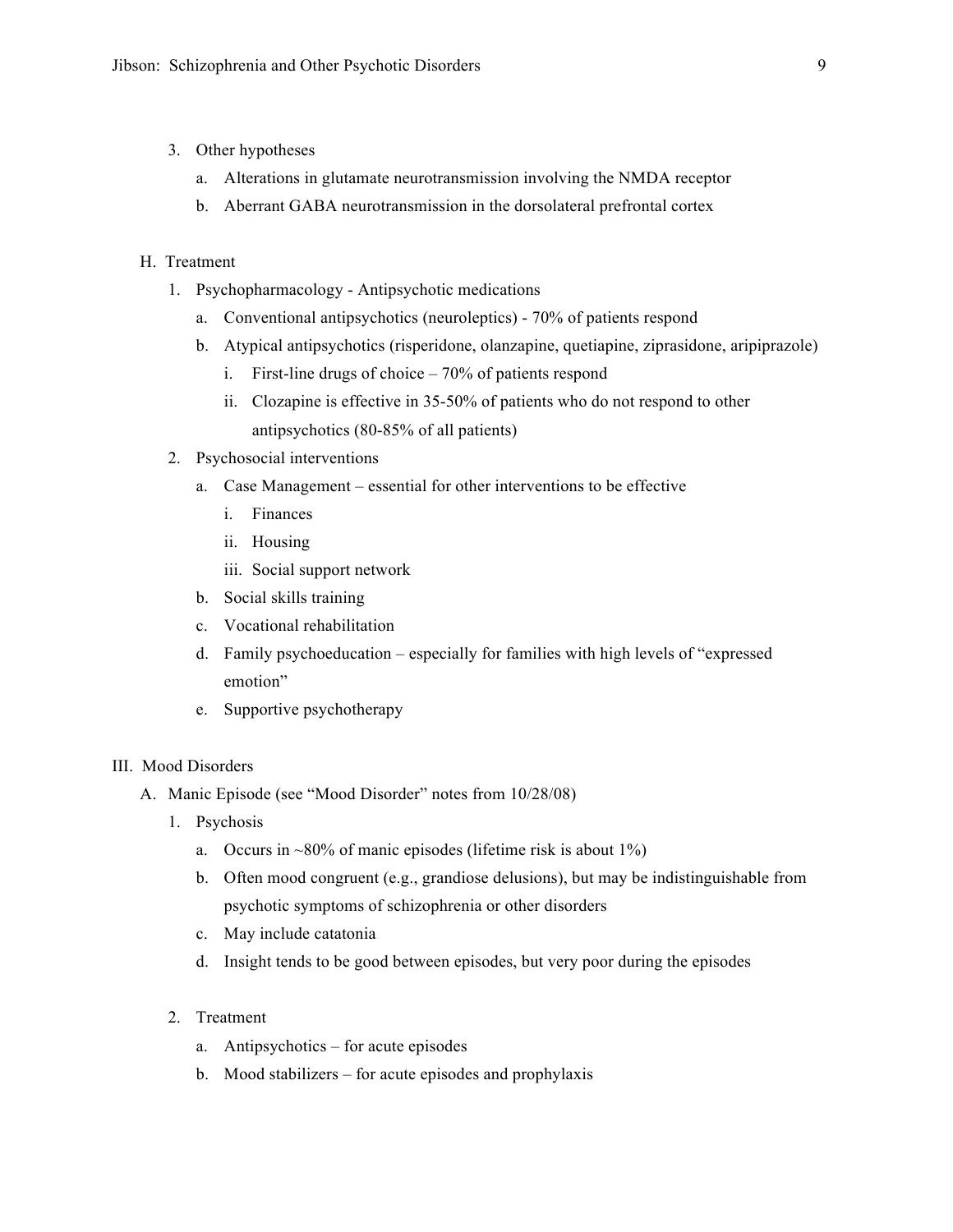- B. Major Depressive Episode with Psychotic Features (see "Mood Disorder" notes from 10/28/08)
	- 1. Psychosis
		- a. 10% of depressed patients develop psychotic features (lifetime risk is about 1%)
		- b. Often congruent with mood (e.g., nihilistic, persecutory, punishment, somatic)
	- 2. Treatment
		- a. ECT is effective in 80-90% of patients
		- b. Antipsychotic plus an antidepressant work in about 50% of cases (neither works well alone)

## IV. Other Psychotic Disorders

- A. Schizoaffective Disorder
	- 1. Diagnostic criteria
		- a. Course of illness includes periods of psychosis without mood symptoms and periods of psychosis with mood symptoms
		- b. The psychotic and mood symptoms are both prominent during the course of illness

| Diagnostic Criteria for Schizoaffective Disorder (DSM-IV) |                                                                                                                                                                                                                     |  |  |  |
|-----------------------------------------------------------|---------------------------------------------------------------------------------------------------------------------------------------------------------------------------------------------------------------------|--|--|--|
| А.                                                        | An uninterrupted period of illness during which, at some time, there is either a Major Depressive Episode, a<br>Manic Episode, or a Mixed Episode concurrent with symptoms that meet Criterion A for Schizophrenia. |  |  |  |
| B                                                         | During the same period of illness, there have been delusions or hallucinations for at least 2 weeks in the<br>absence of prominent mood symptoms.                                                                   |  |  |  |
| C.                                                        | Symptoms that meet criteria for a mood episode are present for a substantial portion of the total duration of<br>the active and residual periods of the illness.                                                    |  |  |  |
| D.                                                        | The disturbance is not due to the direct physiological effects of a substance (e.g., a drug of abuse, a<br>medication) or a general medical condition.                                                              |  |  |  |

**C** PD-INEL Source Undetermined

- 2. Less common than schizophrenia
- 3. Treatment includes antipsychotic plus mood stabilizer or antidepressant

### B. Delusional Disorder

- 1. Diagnostic criteria
	- a. Isolated, nonbizarre delusions, without other symptoms or impairments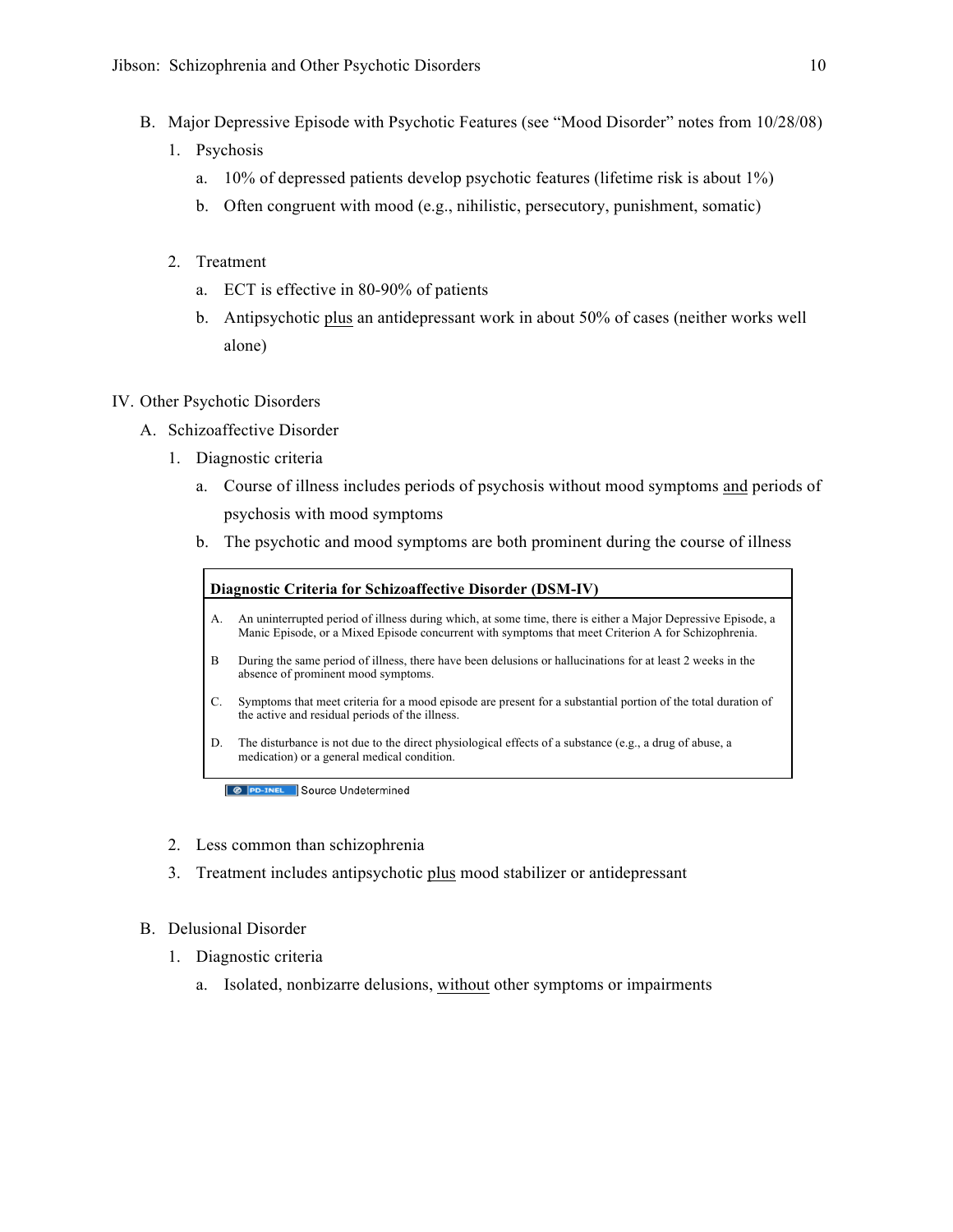#### **Diagnostic Criteria for Delusional Disorder (DSM-IV)**

- A. Nonbizarre delusions (i.e., involving situations that occur in real life, such as being followed, poisoned, infected, loved at a distance, or deceived by spouse or lover, or having a disease) of at least 1 month's duration.
- B. Criterion A for Schizophrenia has never been met.
- C. Apart from the impact of the delusion(s) or its ramifications, functioning is not markedly impaired and behavior is not obviously odd or bizarre.
- D. If mood episodes have occurred concurrently with delusions, their total duration has been brief relative to the duration of the delusional periods.
- E. The disturbance is not due to the direct physiological effects of a substance (e.g., a drug of abuse, a medication) or a general medical condition.

**C** PD-INEL Source Undetermined

- 2. Onset is in middle or late life
- 3. Lifetime risk: 0.05%
- 4. Course is variable
- 5. Treatment of choice is antipsychotics, but the symptoms respond less well than in other psychotic disorders
- C. Brief Psychotic Disorder
	- 1. Diagnostic criteria
		- a. Psychosis that quickly resolves, with no residual impairment

| Diagnostic Criteria for Brief Psychotic Disorder (DSM-IV) |                                                                                                                                                                                                                                                                                  |  |  |  |
|-----------------------------------------------------------|----------------------------------------------------------------------------------------------------------------------------------------------------------------------------------------------------------------------------------------------------------------------------------|--|--|--|
| А.                                                        | Presence of one (or more) of the following symptoms:<br>(1) delusions<br>hallucinations<br>(2)<br>disorganized speech (e.g., frequent derailment or incoherence)<br>(3)<br>(4) grossly disorganized or catatonic behavior                                                        |  |  |  |
| В.                                                        | Duration of an episode of the disturbance is at least I day but less than I month, with eventual full return to<br>premorbid level of functioning.                                                                                                                               |  |  |  |
| C.                                                        | The disturbance is not better accounted for by a Mood Disorder With Psychotic Features, Schizoaffective<br>Disorder, or Schizophrenia and is not due to the direct physiological effects of a substance (e.g., a drug of<br>abuse, a medication) or a general medical condition. |  |  |  |

**8** PD-INEL Source Undetermined

- 2. Major predisposing factor is a personality disorder, especially paranoid, borderline, histrionic, narcissistic, or schizotypal (see Personality and Personality Disorder notes)
- 3. Course tends to be characterized by rapid onset and rapid resolution
- 4. Treatment usually includes antipsychotic medications, but symptoms often remit with only supportive care (e.g., hospital milieu, reduction in stress, resolution of interpersonal crisis)